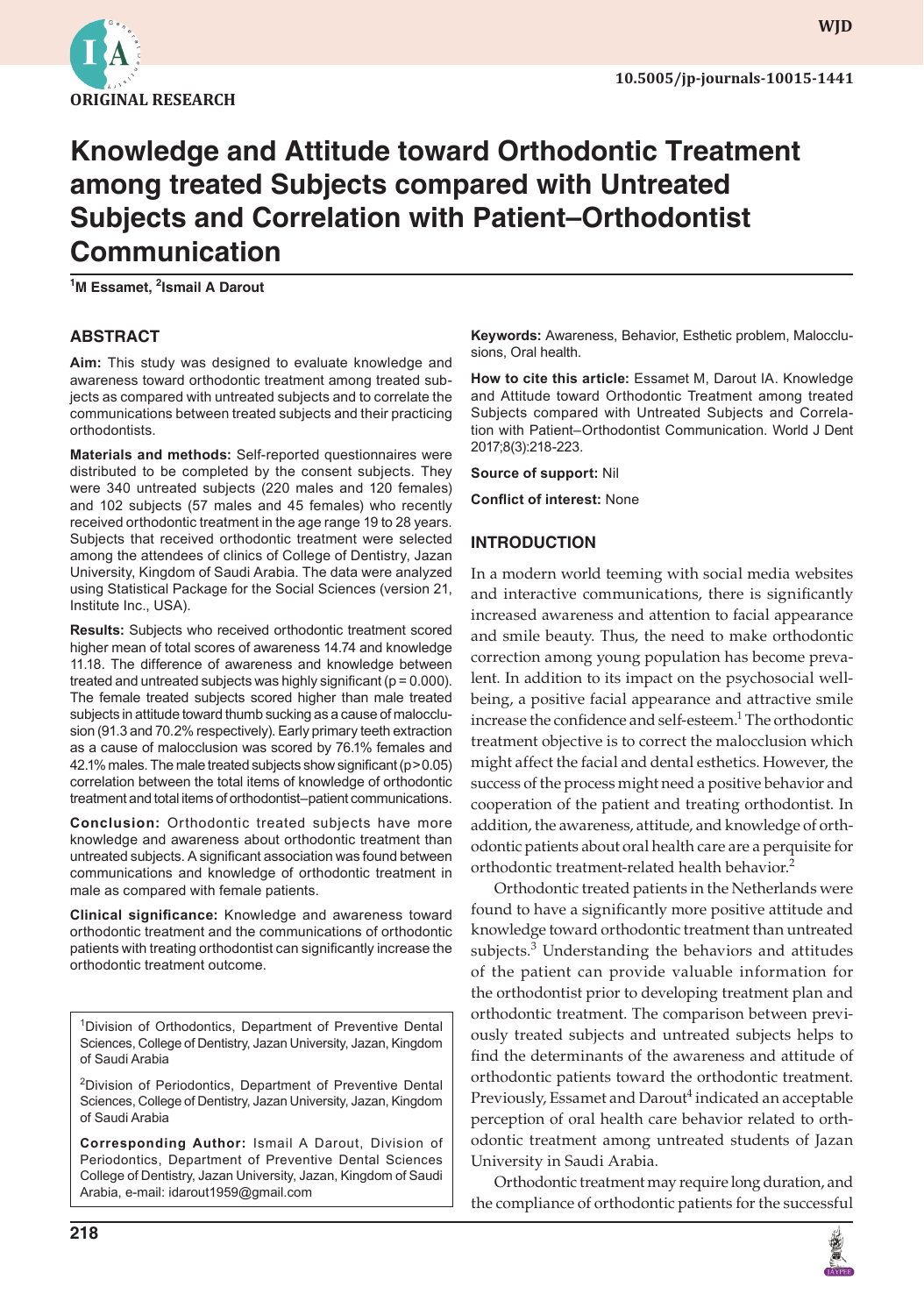treatment outcome is mostly needed. However, many orthodontists have difficulty to deal with behavioral compliance of their patients. Thus, orthodontists seem to deal with the complex issue of motivating and improving the compliance of their patients during the appointments. These involve educating the patients and/or parents about the importance of compliance.<sup>4,5</sup> Moreover, the orthodontists need to verbally praise for compliant behavior.<sup>6,7</sup> Treating the patients with respect, establishing a good communication, $8,9$  and informing the patients about the progress of treatment offered to them are rewarded as well. $10,11$  However, orthodontic patients differ psychologically from each other in the perception of the way their practicing orthodontist contacts and communicates with them.

In the Kingdom of Saudi Arabia, communication with female patients represents a serious challenge for male orthodontists because of local culture and traditions. Moreover, the English languish might be a barrier for non-Arabic-speaking orthodontists, making patient–orthodontist communication quite insufficient. Little information is available online that evaluated the communications of Saudi orthodontic treated patients with their treating orthodontists. Hence, this study was designed to evaluate the communications of orthodontic patients and their treating orthodontist, and test its correlation with knowledge and awareness toward the orthodontic treatment.

The aims of this study were to evaluate the knowledge, awareness, and attitude toward orthodontic treatment in previously treated subjects and to compare them with untreated subjects and to evaluate the communication between previously treated subjects and their practicing orthodontists and correlate them with the knowledge and awareness.

# **MATERIALS AND METHODS**

# **Study Subjects**

The subjects involved untreated and recently received orthodontic treatment. The untreated subjects were students of medical and health sciences colleges and nonmedical colleges of Jazan University. They were 340 (220 males and 120 females) subjects as described elsewhere by Essamet and Darout.<sup>4</sup> Those who recently received orthodontic treatment were selected among the attendees of clinics of College of Dentistry, Jazan University. They were 102 (57 males and 45 females) subjects. In total, 442 young subjects (277 males and 165 females) with similar demographic aspects participated in this questionnaire-based study. The knowledge and attitude toward orthodontic treatment as well as patient–orthodontist communication between untreated and treated subjects were compared. In the previous study by Essamet and Darout, $4$  students from Jazan

University were used to evaluate the knowledge and awareness toward the oral health behavior. Therefore, it was decided to use the previous subjects, called untreated subjects, and recently received orthodontic treatment subjects to compare items of knowledge and attitude toward orthodontic treatment as well as patient–orthodontist communications. Subjects were having similar demographic characteristics.

#### **Questionnaire**

A questionnaire consisting of 16 items was distributed to all the participated subjects to be completed by consent subjects. Eight questions were used to examine the awareness of both groups toward the orthodontic treatment, and same number of questions was used for the knowledge of orthodontic treatment. For the group of previously treated subjects, the reliability of the questionnaire and the validity of its Arabic version were verified on 20 subjects, whereas the reliability and validity of the questionnaire for untreated subjects were examined in a previous study. The response of the subjects to the questions was recorded on a 3-point Likert scale (a. Yes, b. No, and c. do not know). The second questionnaire of seven items was distributed only to the previously treated subjects and was used to evaluate the patient–orthodontist communication.

#### **Statistical Analysis**

The data were collected and entered into Excel sheet. Using Statistical Package for the Social Sciences version 21 (Illinois, Chicago, USA), the items and characteristics of the questionnaire were determined. A chi-square test was used to examine the differences in item level. Independent sample Student's t-test was used to determine the difference in sum scores for previously treated subjects and untreated subjects over all items of awareness and knowledge ( $p = 0.05$ ). Bivariate correlation was used to test the correlation between the patient–orthodontist communication of previously treated subjects and their awareness and knowledge of orthodontic treatment.

# **RESULTS**

The previously treated subjects in Table 1 recorded higher mean of total score of awareness (14.74) and knowledge

**Table 1:** Mean and SD of untreated subjects (n=340) and previously treated subjects (n=102) and Student's t-test for differences of total items of awareness and knowledge between the two groups

|                      | Untreated subject | Treated subject    |              |
|----------------------|-------------------|--------------------|--------------|
|                      | $Mean \pm SD$     | $Mean \pm SD$      | p-value      |
| Awareness            | $10.51 \pm 3.586$ | $14.74* \pm 1.960$ | <sup>0</sup> |
| Knowledge            | $8.55 \pm 3.017$  | $11.18* + 2.649$   | <sup>0</sup> |
| $\sim$ $\sim$ $\sim$ |                   |                    |              |

 $D$ ifference was statistically significant ( $p < 0.05$ ); SD: Standard deviation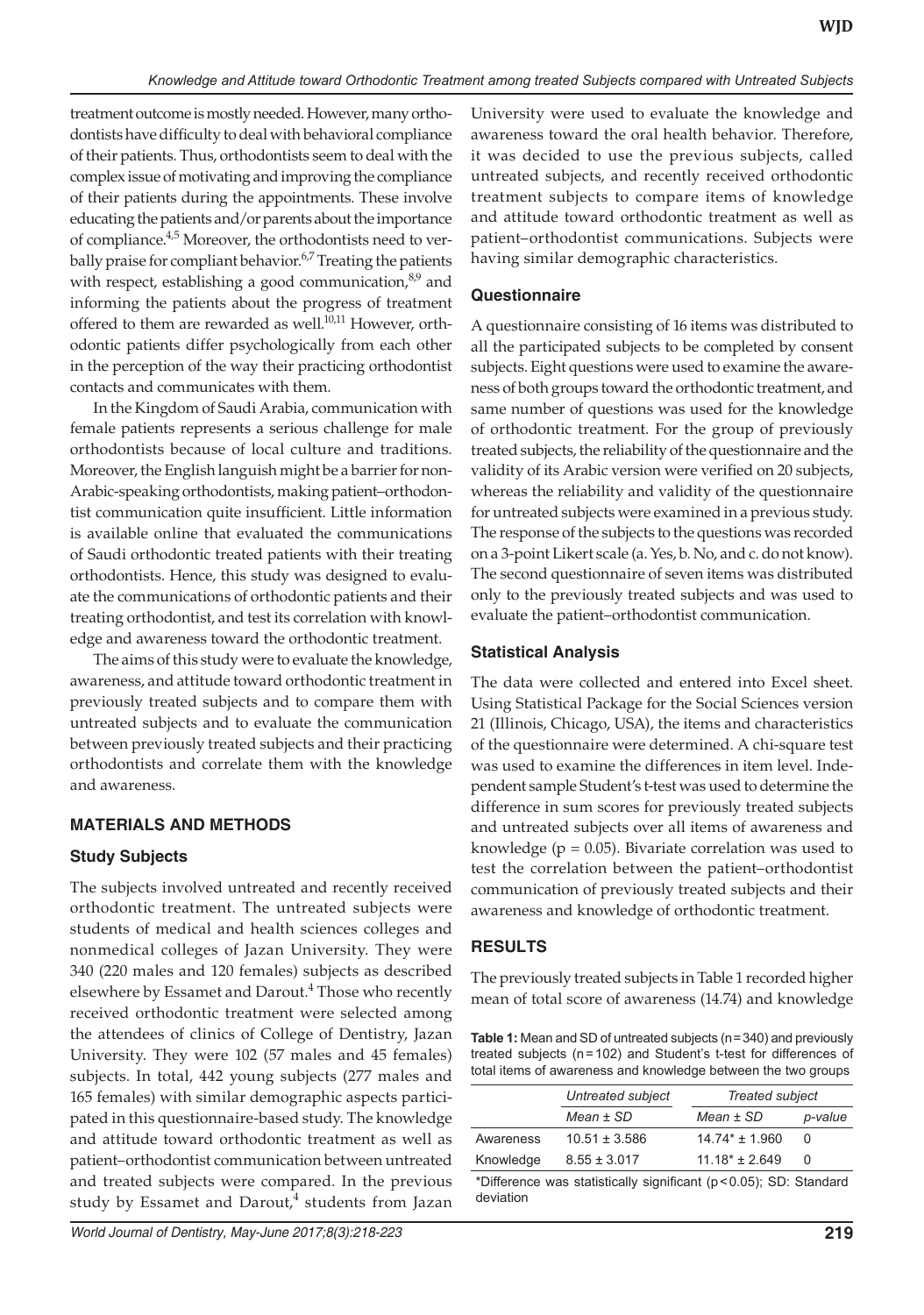|                                          | Untreated subject | Treated subject |           |
|------------------------------------------|-------------------|-----------------|-----------|
|                                          | Frequency (%)     | Frequency (%)   | p-value   |
| Awareness items                          |                   |                 |           |
| Dentist job                              | 235(69.1)         | $92 (89.3)^*$   | <b>HS</b> |
| Orthodontist job                         | 171 (50.3)        | 94 $(91.3)^*$   | HS        |
| Teeth alignment is important             | 224 (65.9)        | $99(96.1)^*$    | <b>HS</b> |
| I noticed people with irregular teeth    | 291 (85.6)        | 94 (91.3)       | <b>NS</b> |
| Teeth should be properly aligned         | 273 (80.3)        | $99(96.1)^*$    | <b>HS</b> |
| I saw others with braces                 | 309 (90.9)        | $102 (99.0)^*$  | S         |
| I need braces                            | 172 (50.6)        | 96 (93.2)*      | <b>HS</b> |
| Getting advice from others               | 117(34.4)         | 83 (80.6)*      | <b>HS</b> |
| Knowledge items                          |                   |                 |           |
| Alignment and facial esthetic            | 292 (86.1)        | 102 (99.0)*     | <b>HS</b> |
| Teeth crowding is cause of cavities      | 161 (47.4)        | $85(82.5)^*$    | <b>HS</b> |
| Need of teeth extraction                 | 203 (59.7)        | 88 (85.4)*      | HS        |
| Thumb sucking and malocclusion           | 181 (53.2)        | 82 (79.6)*      | <b>HS</b> |
| Early extraction as a cause malocclusion | 123(36.3)         | 59 (57.3)*      | <b>HS</b> |
| Heredity as a main cause                 | 90(26.5)          | 44 (42.7)*      | S         |
| Early OT and facial esthetic improvement | 219 (64.4)        | 72 (69.9)       | <b>NS</b> |
| Long duration of OT                      | 151 (44.5)        | 82 (79.6)*      | <b>HS</b> |

| <b>Table 2:</b> Frequency and percentage of positive awareness and knowledge of orthodontic treatment |
|-------------------------------------------------------------------------------------------------------|
| between untreated subjects and previously treated subjects                                            |

\*Variable group scored more positive awareness and knowledge of orthodontic treatment; P: Pearson Chi-square; S: Significant; HS: Highly significant; NS: Not significant

(11.18). The Student's t-test shows highly significant differences for the total score of awareness and knowledge of orthodontic treatment, and the difference of awareness and knowledge was very significant between previously treated subjects and untreated subjects  $(p = 0.000)$ .

For the 16 items, Table 2 shows the frequency and the percentage of positive awareness and knowledge of orthodontic treatment for untreated and treated subjects. The treated subjects scored higher in all items except their perception of teeth crowding and information regarding the importance of early orthodontic treatment, wherein the differences were less significant. Although the differences in all items of awareness and knowledge were significant between untreated and treated subjects, the perception people with irregular teeth and the attitude toward early orthodontic treatment and facial esthetic improvement were not significant at all.

Gender differences were not found in group of previously treated subjects for all eight items of awareness and six items of knowledge, as shown in Table 3. However, the female treated subjects scored higher than male treated subjects in attitude toward thumb sucking and malocclusion (91.3 and 70.2% for females and males respectively, with  $p = 0.008$ ) and early primary teeth extraction as a cause of malocclusion (76.1 and 42.1% for females and males respectively, with  $p = 0.001$ ).

Table 4 shows high scores for the communication between the previously treated subjects and their respective treating orthodontist. However, gender differences of orthodontist–patient communication were not found.

The male treated subjects recorded highly significant correlation between the total items of knowledge of orthodontic treatment and total items of orthodontist– patient communication  $(p>0.05)$ , as shown in Table 5. However, no significant correlations between the male and female orthodontic patients regarding the total items of awareness and patient–orthodontist communication were found.

# **Ethical Considerations**

Ethical approval was obtained from the College of Dentistry Research Office. A written informed consent was obtained from the participants. The participants were told that there is no direct benefit of their participation; however, knowledge gained may lead to the prevention and treatment of malocclusion and that their information for this research will be confidential and will not be disclosed to others.

# **DISCUSSION**

Orthodontic treatment is an elective treatment for malocclusion and the need for positive perception and attitude toward orthodontic treatment is highly demanding from the patient at the commencement. A successful outcome of orthodontic treatment may be a result of good compliance from the patients to follow the recommended regimens suggested by the orthodontist.<sup>11</sup> The patients must take care of their oral hygiene and follow the dietary restrictions and care about their removable appliances during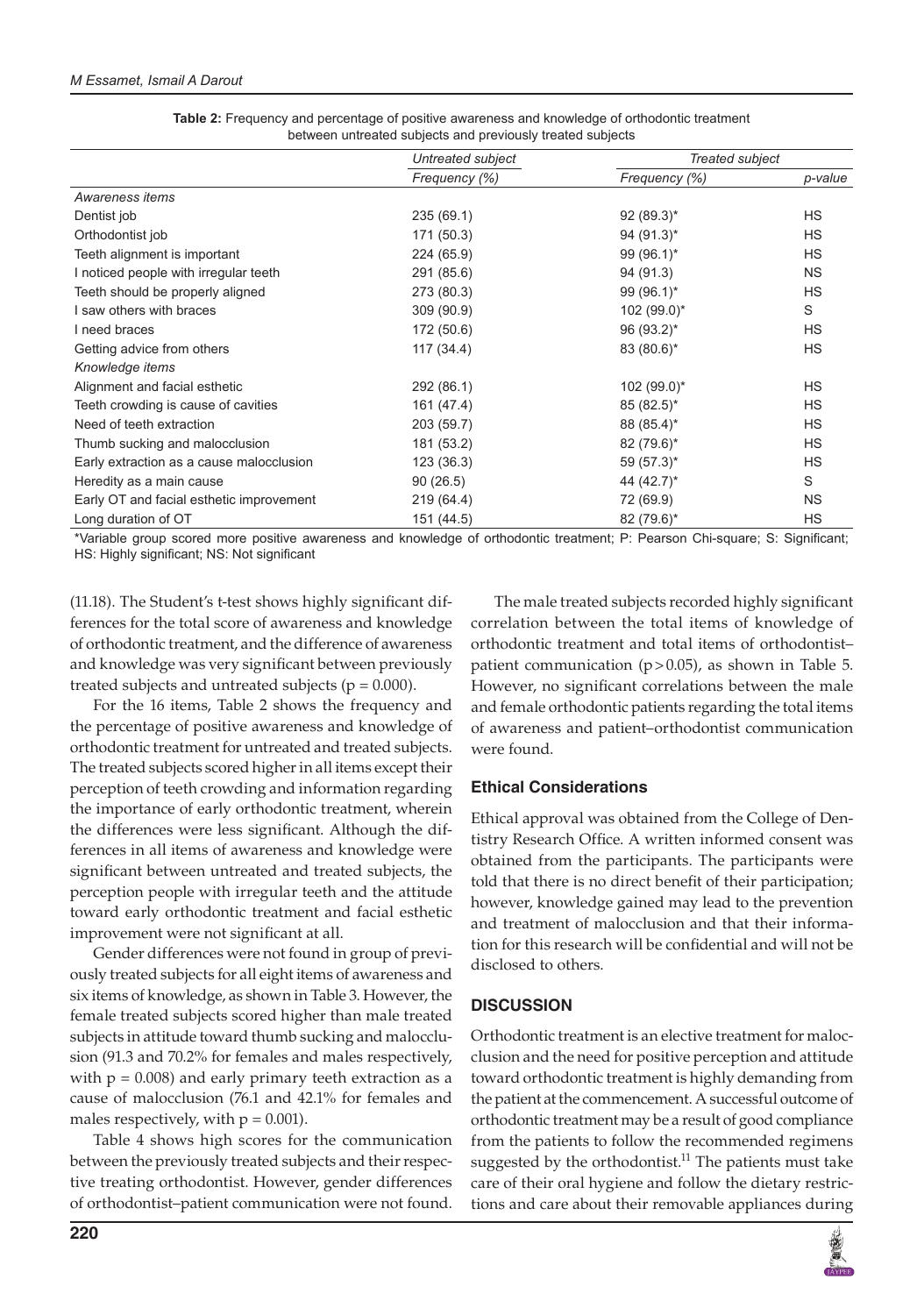|                                          | Male $(n = 57)$ | Female $(n = 45)$ |           |  |
|------------------------------------------|-----------------|-------------------|-----------|--|
| <b>Items</b>                             | $n (\%)$        | $n$ (%)           | p-value   |  |
| Awareness items                          |                 |                   |           |  |
| Dentist job                              | 49 (86.0)       | 43 (93.5)         | <b>NS</b> |  |
| Orthodontist job                         | 50 (87.7)       | 44 (95.7)         | <b>NS</b> |  |
| Teeth alignment is important             | 53 (93.0)       | 46 (100.0)        | <b>NS</b> |  |
| I noticed people with irregular teeth    | 50 (87.7)       | 44 (95.7)         | <b>NS</b> |  |
| Teeth should be properly aligned         | 55 (96.5)       | 44 (95.7)         | <b>NS</b> |  |
| I saw others with braces                 | 57 (100.0)      | 45 (97.8)         | <b>NS</b> |  |
| I need braces                            | 52 (91.2)       | 44 (95.7)         | <b>NS</b> |  |
| Getting advice from others               | 44 (77.2)       | 39(84.8)          | <b>NS</b> |  |
| Knowledge items                          |                 |                   |           |  |
| Alignment and facial esthetic            | 56 (98.2)       | 46 (100.0)        | <b>NS</b> |  |
| Teeth crowding is cause of cavities      | 43 (75.4)       | 42 (91.3)         | <b>NS</b> |  |
| Need of teeth extraction                 | 47 (82.5)       | 41 (89.1)         | <b>NS</b> |  |
| Thumb sucking and malocclusion           | 40 (70.2)       | 40 (91.3)*        | S         |  |
| Early extraction as a cause malocclusion | 24(42.1)        | $35(76.1)^*$      | HS        |  |
| Heredity as a main cause                 | 21(36.8)        | 23(50.0)          | <b>NS</b> |  |
| Early OT and facial esthetic improvement | 39 (68.4)       | 33(71.7)          | <b>NS</b> |  |
| Long duration of OT                      | 45 (78.9)       | 37 (80.4)         | <b>NS</b> |  |

**Table 3:** Numbers (n) and percentage (%) of positive awareness and knowledge of orthodontic treatment between male (57) and female (45) previously treated subjects

S: Significant; HS: Highly significant; NS: Not significant; P: Pearson Chi-square

**Table 4:** Frequency and percentage of positive communication between orthodontist and patient between male (57) and female (45) previously treated subjects

|                     | Males         | Females       |           |
|---------------------|---------------|---------------|-----------|
| Communication items | Frequency (%) | Frequency (%) | p-value   |
| 1                   | 57 (100)      | 43 (95.6)     | <b>NS</b> |
| $\mathcal{P}$       | 52 (91.2)     | 42 (93.3)     | <b>NS</b> |
| 3                   | 48 (84.2)     | 38 (86.4)     | <b>NS</b> |
| 4                   | 41 (71.9)     | 34 (75.6)     | ΝS        |
| 5                   | 50 (89.3)     | 43 (95.6)     | ΝS        |
| 6                   | 54 (94.7)     | 41 (91.1)     | ΝS        |
|                     | 49 (86)       | 36 (81.8)     | ΝS        |

NS: Not significant; P: Pearson Chi-square

orthodontic treatment.<sup>12,13</sup> In this study, the knowledge and awareness toward orthodontic treatment among untreated and treated subjects as well as the orthodontist and treated patients' communications were evaluated.

The results of this study show no significant differences between subjects who recently received orthodontic treatment and untreated ones in knowledge and awareness items toward orthodontic treatment. Previously,

Essamet and Darout $^4$  demonstrated that subjects without orthodontic experience have acceptable attitude toward orthodontic treatment. Regarding the general attitude toward orthodontic treatment, this study shows statistically significant differences between previously treated subjects and untreated subjects. This finding is consistent with a previous study. $3$ 

Gender equality in general items of awareness and the knowledge of orthodontic treatment was demonstrated in our study. Thus, both males and females recently receiving orthodontic treatment reported equal positive attitude toward the orthodontic experience. However, the female subjects showed more knowledge on the impact of thumb sucking and the early extraction of primary teeth on malocclusion than male subjects. Our study finding of equality of males and females in attitude toward the orthodontic experience is not, however, consistent with previous studies that demonstrated gender differences in awareness and the knowledge of the orthodontic treatment of treated and untreated subjects.<sup>14,15</sup> Our finding can be explained by the differences in traditions and social customs of the study subjects. Moreover, our obser-

**Table 5:** Bivariate correlation between items of orthodontist–patient communication, awareness, and knowledge of orthodontic treatment for male (57) and female (45) previously treated subjects

|                                                                          |                     | Males                    |                     | Females                  |
|--------------------------------------------------------------------------|---------------------|--------------------------|---------------------|--------------------------|
|                                                                          | Pearson correlation | Significant (one-tailed) | Pearson correlation | Significant (one-tailed) |
| Communication vs awareness                                               | 0.170               | 0.103                    | 0.041               | 0.394                    |
| Communication vs knowledge                                               | $0.441*$            |                          | 0.030               | 0.423                    |
| Communication vs total items                                             | $0.401*$            | 0.001                    | 039                 | 0.399                    |
| *Difference was statistically significant at the 0.01 level (one-tailed) |                     |                          |                     |                          |

*World Journal of Dentistry, May-June 2017;8(3):218-223* **221**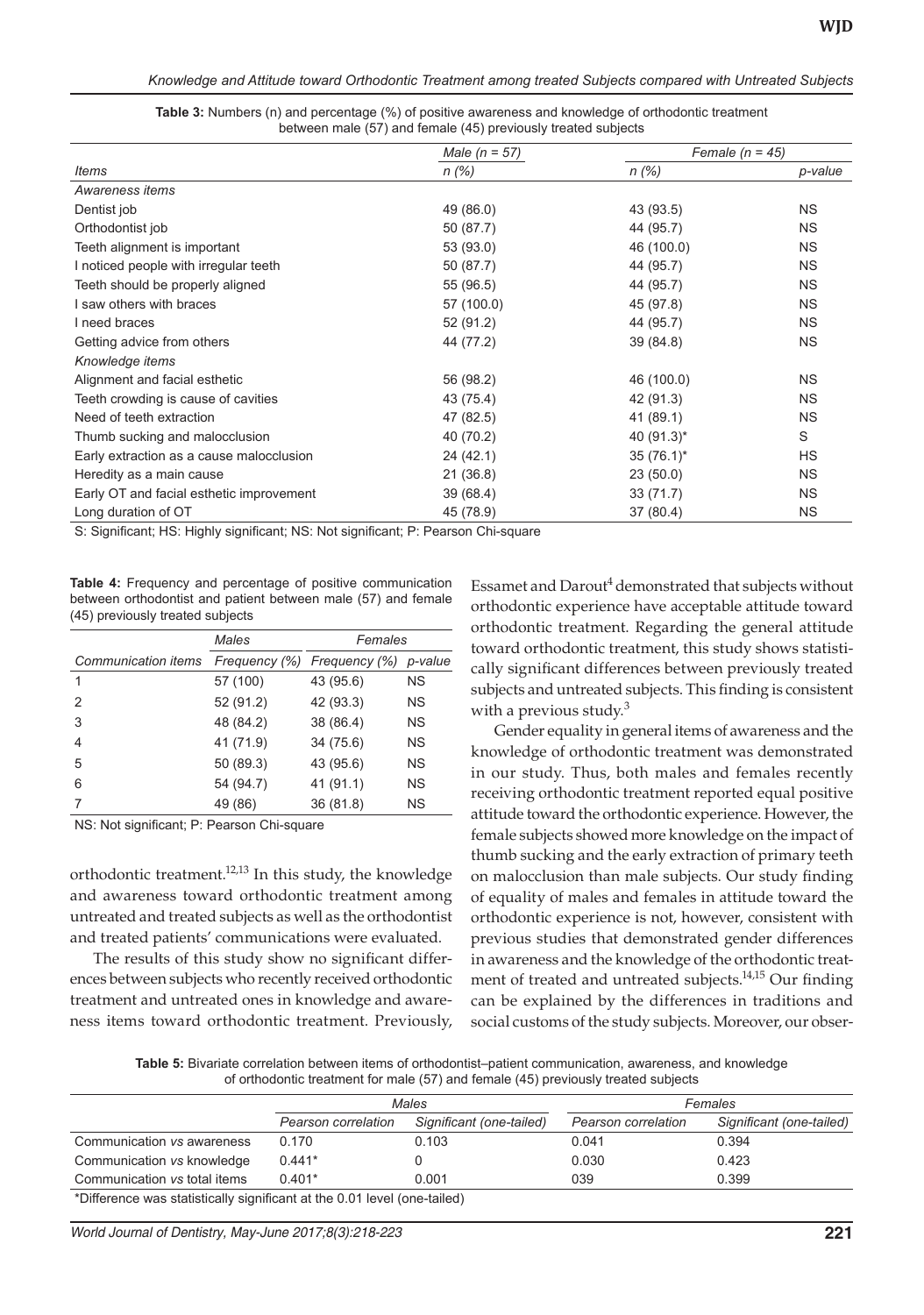vation may indicate that when both sexes are at identical educational levels, they are equally knowledgeable with respect to oral health issues.<sup>16</sup>

Orthodontic therapy in general is time consuming and implemented for several monthly appointments during which the orthodontist communicates with his patients.<sup>17</sup> In our study, recently perceived treatment subjects were highly positive in general perception regarding contact and communication with their treating orthodontists. However, when comparing patient–orthodontist communications regarding the gender, the correlation was significantly higher in male treated subjects than females. These unexpected gender differences of relationship between communications and increased knowledge for the male patients could be explained by the traditions and social customs of the study subjects. Often the communication between native female patient and the treating orthodontist is so difficult in these cultures. Thus, increasing clinically oriented education for female patients using effective learning resources, such as educational videos and brochures about principles of orthodontic therapy may be helpful in the region.

The results of this study indicated that the association of orthodontist–patient communication, in general, was more significant with the knowledge of orthodontic treatment than with general awareness and that might be explained by the fact that communications had been focused on information related to the orthodontic technique. Previously, it has been demonstrated that subjects with orthodontic treatment were more aware and had better attitude toward orthodontic treatment than untreated subjects.<sup>18,19</sup> In this study, the general attitudes of treated and untreated subjects toward orthodontics were evaluated by a self-reported questionnaire, thus the scales used might be less reliable. However, the uniform demographic and social criteria of the study sample, as well as internal consistency of the study, were quite satisfactory. Our study also showed that the orthodontic treated patients indicated significant positive perception in contacting and discussing the different issues related to the diagnosis of their malocclusion and treatment plan and that the perception had not been evaluated clinically by assessing occlusal outcomes and final result satisfaction. Therefore, this study may need to be confirmed by clinical assessment of occlusal and soft tissue outcomes and the extent of patient satisfaction.

# **CONCLUSION**

The study can be concluded as:

Subjects who recently received orthodontic treatment have more knowledge and awareness about orthodontic treatment than subjects who do not have orthodontic experience.

- Gender equality related to knowledge and awareness toward orthodontic treatment exists in orthodontic treated patients.
- • Significant association between communication and knowledge of orthodontic treatment in male orthodontic patients exists as compared with female patients.

#### **ACKNOWLEDGMENTS**

Authors would like to thank the clinical director of Dentistry College, Jazan University, Dr Abdullah Meshni, Kingdom of Saudi Arabia, for his kind help to conduct this survey on the orthodontic patients of the college specialty clinics. Author also thank the assistants of the orthodontic clinics, Darlene AD and Karen Valdes, for their efforts in supervising the data collection. The authors appreciate the efforts of the employees of the College of Dentistry for facilitating and preparing the questionnaires.

#### **REFERENCES**

- 1. Lukez A, Pavlic A, Trinajstic Zrinski M, Spalj S. The unique contribution of elements of smile aesthetics to psychosocial well-being. J Oral Rehabil 2015 Apr;42(4):275-281.
- 2. Wright FA. Children's perception of vulnerability to illness and dental disease. Community Dent Oral Epidemiol 1982 Feb;10(1):29-32.
- 3. Bos A, Hoogstraten J, Prahl-Andersen B. Attitudes towards orthodontic treatment: a comparison of treated and untreated subjects. Eur J Orthod 2005 Apr;27(2):148-154.
- 4. Essamet M, Darout IA. Awareness and behavior related to orthodontic treatment among Jazan University students, Kingdom of Saudi Arabia. J Dent Oral Hyg 2016 Mar;8(3): 12-17.
- 5. Bertakis K. Recognition and empowerment: an effective approach to enlisting patient cooperation. J Fam Pract 1977;5: 217-222.
- 6. Fields RS. Influencing patient cooperation. J Clin Orthod 1980 Jun;14(6):417-421.
- 7. Kaplan AS, Rubin JG. A dental phobia clinic. N Y State Dent J 1984 Oct;50(8):491-492.
- 8. Knierim R. Use of stamped chart notations to enhance patient compliance. J Clin Orthod 1992 Jul;26(7):394-395.
- 9. Milgrom P, Vignehsa H, Weinstein P. Adolescent dental fear and control: prevalence and theoretical implications. Behav Res Ther 1992 Jul;30(4):367-373.
- 10. Sinclair P. The readers' corner. J Clin Orthod 1989;23(12): 795-796.
- 11. Tedesco, LA. Symposium overview: what did they say and what does it mean? In: McNamara, JA.; Trotman, C., editors. Creating the compliant patient. Ann Arbor: Center for Human Growth and Development, University of Michigan; 1997.
- 12. Ramsay DS. Patient compliance with oral hygiene regimens: a behavioural self-regulation analysis with implications for technology. Int Dent J 2000;(Suppl) Creating A Successful:304-311.
- 13. Spikmans FJ, Brug J, Doven MM, Kruizenga HM, Hofsteenge GH, van Bokhorst-van der Schueren MA. Why